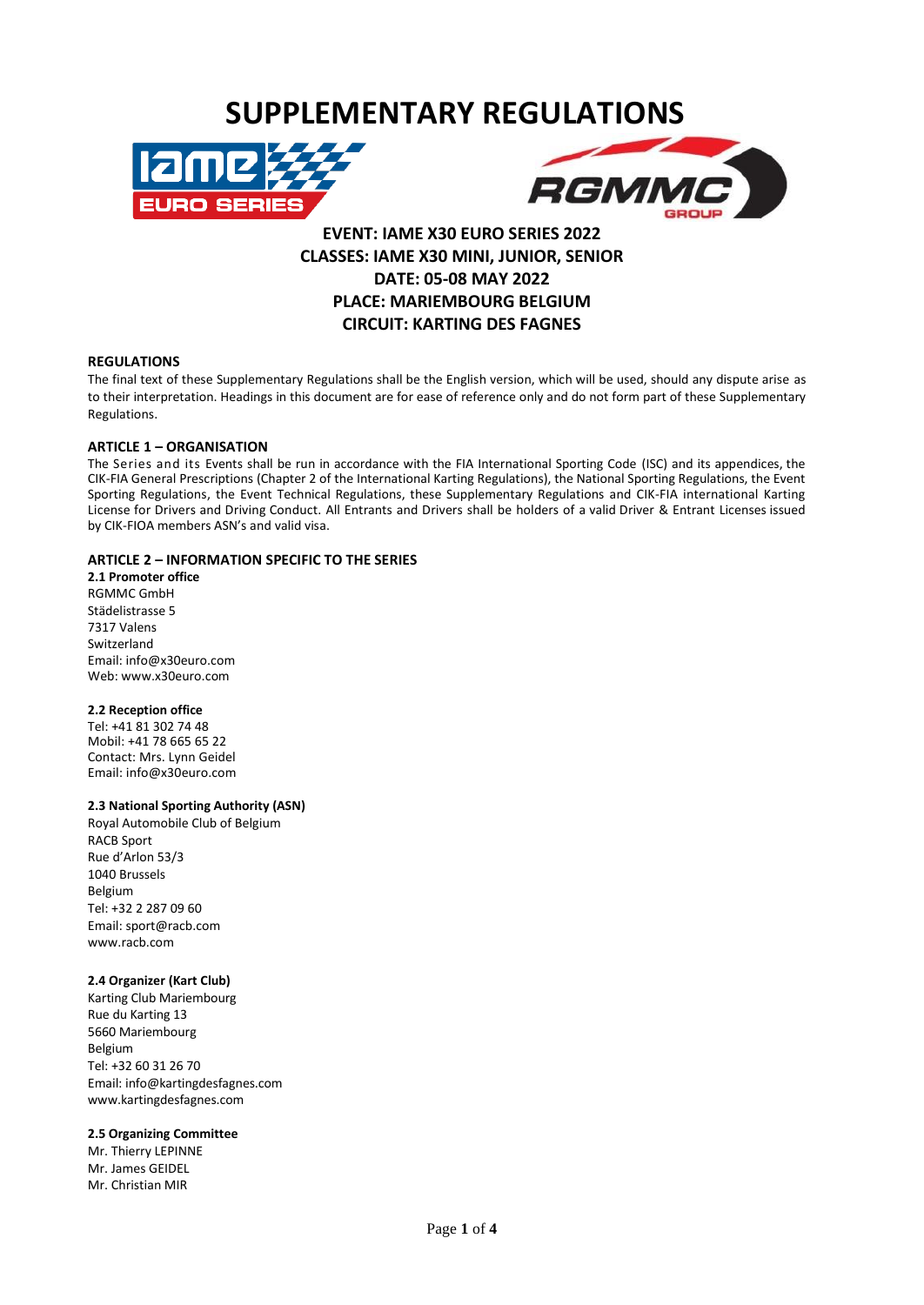#### **2.6 Categories a) IAME X30 Mini**

Maximum inscription of 72 drivers Minimum inscription of 28 drivers License: National Karting License issued by an ASN affiliated to the FIA, with approval letter from ASN Age: 9 – 12 Years, a Driver can take part if he/she is 9, 10, 11 or 12 Years old in the Calendar Year. Minimum weight 110 Kg

## **b) IAME X30 Junior**

Maximum inscription of 90 drivers Minimum inscription of 28 drivers License: ITG- or ITF-License issued by an ASN affiliated to the FIA, with approval letter from ASN Age:  $12 - 14$  Years, a Driver has to have his/hers  $12^{th}$  birthday during the calendar year when the license is issued Minimum weight 145 Kg

## **c) IAME X30 Senior**

Maximum inscription of 90 drivers Minimum inscription of 28 drivers License: ITE-License issued by an ASN affiliated to the FIA, with approval letter from ASN Age: 14 Years+, a Driver has to have his/hers 14th birthday during the calendar year when the license is issued Minimum weight 158 Kg

**d)** Mandatory Entrant License, FIA International Sporting Code (ISC). All applicants must hold a Valid "Entrant" license and the necessary authorizations (visa) by their ASNs affiliated to the FIA. Drivers who are younger than 18 years and do not have full legal capacity cannot be their own Entrant.

## **2.7 Entries**

Reception Office: RGMMC Limited Opening Date: 5<sup>th</sup> of February 2022 Closing Date: 4 th of April 2022 Restrictions: Maximal Entries

**2.8 Amount of Entry Fee**

495.00 €

**2.9 Circuit:** a) Length: 1.366m b) Direction of the track: Clockwise c) Side of the pole position: Right

## **2.10 Time Schedule of the Event:**

Thursday: 09.00 – 18.00 Free Practice for Drivers Past Sporting Checks Friday: Scrutineering and Safety checks, Non-Qualifying Practice and Timed Qualifying Saturday: Qualifying Races Sunday: Super Heats, Final Race and Podium Detailed time schedule to follow on the official notice board and www.x30euro.com The Promotor, in consultation with the Clerk of the Course, reserves the rights to change the times for School Exams, Safety and Weather Conditions

Qualifying: 7 minutes in all classes Number of laps in the Qualifying Heats: Mini – 7, Junior – 8, Senior – 11 Number of laps in Super Heats: Mini – 10, Junior 11, Senior – 14 Number of laps in Final: Mini – 14, Junior – 14, Senior – 18

## **2.11 Scrutineering and Safety Checks**

**Location:** Entry to the Servicing Park

## **2.12 Sporting Checks**

**Location:** Reception office main building

## **2.13 Briefing**

**Location:** briefing room – new building

The presence of all concerned Entrants and Drivers is mandatory. Drivers / Entrants not completing the briefing will be liable to incur a fine of 125€. It is the Drivers / Entrants duty to enquire about briefing notes posted on the official posting board and available at Reception office.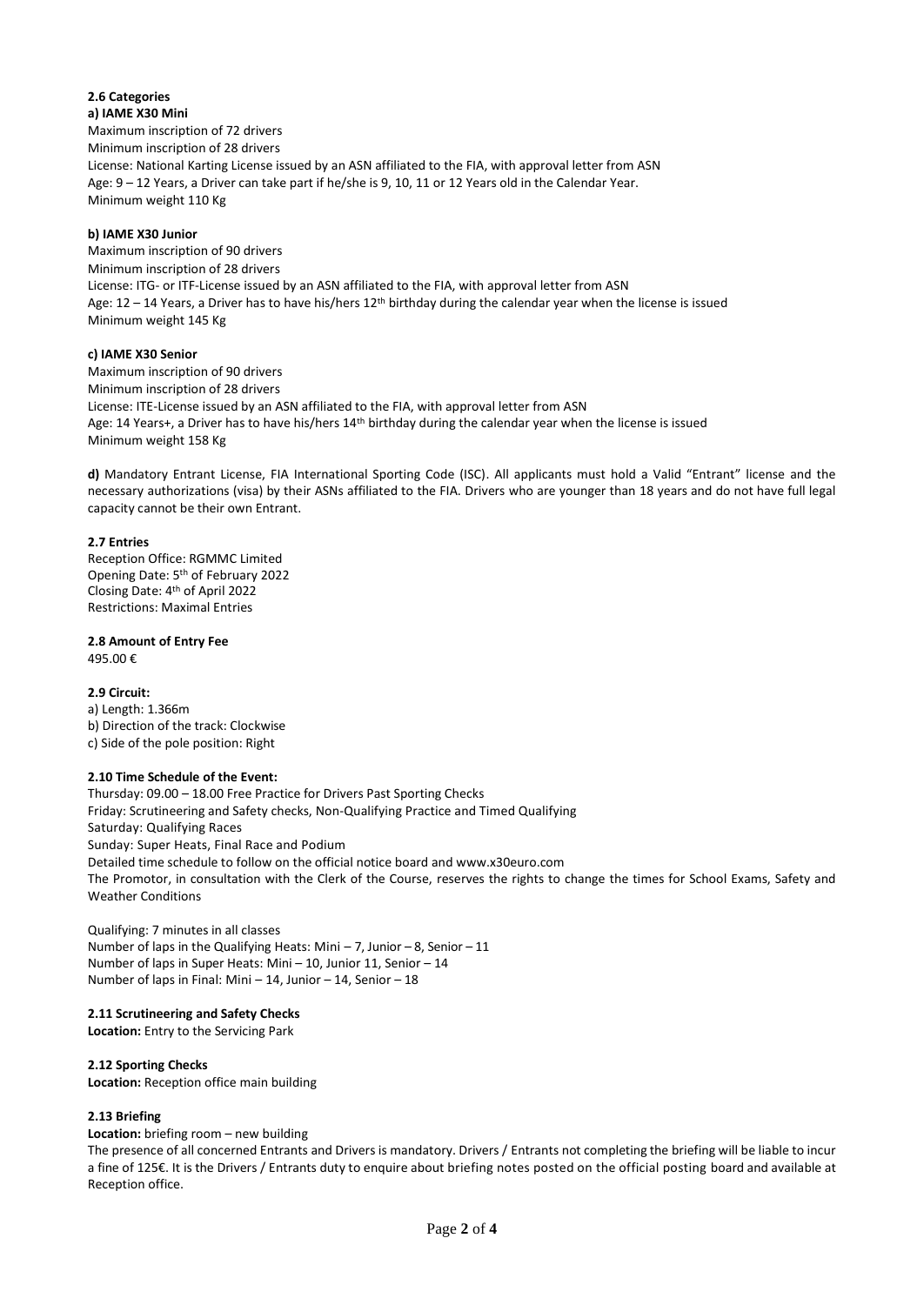**2.14 Servicing Park Location:** Next to racing track

**2.15 Park Fermé Location:** In servicing park

**2.16 Official Posting Board Location:** Eurokarting Building

**2.17 Repair Area Location:** Servicing Park next to track

#### **2.18 Prizes and Awards**

Prizes to the first 3 finishers in the Finals See also Series Sporting Regulations.

## **ARTICLE 3 – MAIN OFFICIALS**

**3.1 Stewards** a) Mr. Kris LAMBRECHT, as Chairman of the Panel of Stewards b) Mr. Peter GEENS, member c) Mr. Leo SUETENS, member

## **3.2 Judge of fact**

a) Race Control: Mr. David MANCHESTER b) Start Control: Mr. David MANCHESTER c) Time Keeping: Mr. Oscar NOTARIO d) Pre-Grid: Mr. Ross UPTON e) Scrutineering and CIK Front Spoiler: Mr. Darren CLARK

#### **3.3 Clerk of the Course**

a) National Clerk of the Course: Mr. Jean-Louis CAMUS b) Series Clerk of the Course: Mr. Martin BEAN

## **3.4. Secretary of the Meeting.**

a) Secretary of the Meeting: Mrs. Wendy VAN COPPENOLLE b) Series Secretary: Mrs. Lynn GEIDEL c) Assistant Series Secretary: Mrs. Gemma YARDLY

## **3.5 Chief National Scrutineer**

a) Mr. Christian THONON

## **3.6 Chief Series Scrutineer**

a) Mr. Garry WALKER

## **3.7 Deputy Scrutineers Technical Control**

- a) Assistant to Chief Scrutineer: Mr. Garry WALKER
- b) Series Scrutineer: Mr. Darren CLARK
- c) Petrol Control: Panta Fuel
- d) National Scrutineer 1: Mr. Christian THONON
- e) National Scrutineer 2 : Mrs. Nicole VANDENBROUCKE

f) National Scrutineer 3: Mr. Willy VANHOUTTE

- g) Scale Control & Scale Control Gate: Mr. Pierre MASSUT
- h) Front Spoiler Check End Race : Mr. Mike FRANC

## **3.8 Gate Servicing Park In**

a) Checking Pass & Kart Numbers: Mr. Georges ARMAND & Mr. Jean-Marc NELLEQUET b) Tire Scanning 1: Mr. Jamie ARSCOTT c) Tire Scanning 2: Mr. Pierre CAUSSIN d) Tire Conformity: Mr. Jamie ARSCOTT e) Front Spoiler Check: Mr. Mike FRANC f) Checking kart width: Mr. Jacques TERWAGNE

## **3.9 After Checkered Flag**

a) Front Spoiler Check: Mr. Benoît LEJEUNE b) Gate Servicing Park Out : Mr. Frédéric TAGNON